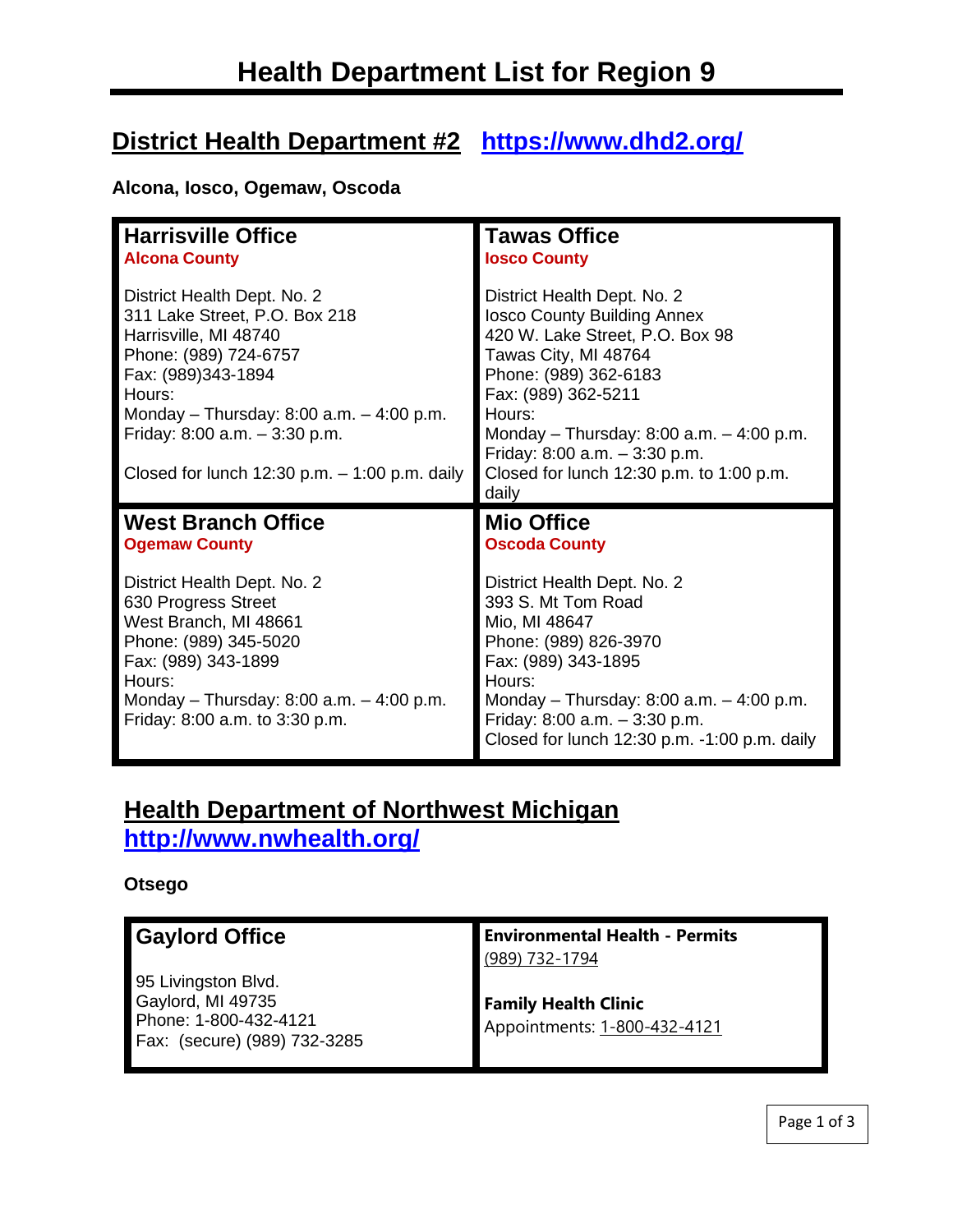## **Alpena, Cheboygan, Montmorency, Presque Isle**

| <b>Alpena Branch Office</b>                                                                                                                                                                                                                                                                                          | <b>Cheboygan Office</b>                                                                                                                                                                                                                                                                        |
|----------------------------------------------------------------------------------------------------------------------------------------------------------------------------------------------------------------------------------------------------------------------------------------------------------------------|------------------------------------------------------------------------------------------------------------------------------------------------------------------------------------------------------------------------------------------------------------------------------------------------|
| <b>Alpena County</b>                                                                                                                                                                                                                                                                                                 | <b>Cheboygan County</b>                                                                                                                                                                                                                                                                        |
| District Health Dept. No. 4<br>100 Woods Circle, Suite 200<br>Alpena, MI 49707<br>Phone: (989) 356-4507<br>Fax: (989) 356-3529<br>Hours: Monday, Tuesday, Thursday, and<br>Friday 8:00 am $-$ 4:00 pm<br>Wednesday $8:00$ a.m. $-6:00$ p.m.<br>Alpena office will remain open from<br>12:00 p.m. $-$ 1:00 p.m. daily | District Health Dept. No. 4<br>825 S Huron St. Suite 1<br>Cheboygan, MI 49721<br>Phone: (231) 627-8850<br>Fax: (231) 627-9466<br>Hours: Monday, Tuesday, Thursday, and<br>Friday 8:00 am $-$ 4:00 pm<br>Wednesday $8:00$ a.m. $-6:00$ p.m.<br>Closed for lunch $12:00$ p.m. $-1:00$ p.m. daily |
|                                                                                                                                                                                                                                                                                                                      |                                                                                                                                                                                                                                                                                                |
| <b>Atlanta Office</b>                                                                                                                                                                                                                                                                                                | <b>Rogers City Office</b>                                                                                                                                                                                                                                                                      |
| <b>Montmorency County</b>                                                                                                                                                                                                                                                                                            | <b>Presque Isle County</b>                                                                                                                                                                                                                                                                     |

## **District Health Department #10 <https://www.dhd10.org/contact-us/>**

### **Crawford**

| <b>Main Office</b>                                                                                                                                                    | <b>Viking Wellness Center</b>                                                                                                                                  |
|-----------------------------------------------------------------------------------------------------------------------------------------------------------------------|----------------------------------------------------------------------------------------------------------------------------------------------------------------|
| <b>Crawford County</b>                                                                                                                                                | <b>Crawford County</b>                                                                                                                                         |
| 501 Norway Street Suite # 1<br>Grayling, MI 49738<br>Hours: Monday- Friday 8:00am- 4:30pm<br>Main Phone: 989-348-7800<br>Fax: 989-348-5346<br>WIC Phone: 989-688-8615 | Inside Grayling High School<br>1035 North Old 27<br>Room C309<br>Grayling, MI 49738<br>Hours: Monday, Wednesday, Thursday<br>7:30am-4pm<br>Phone: 989-344-3540 |